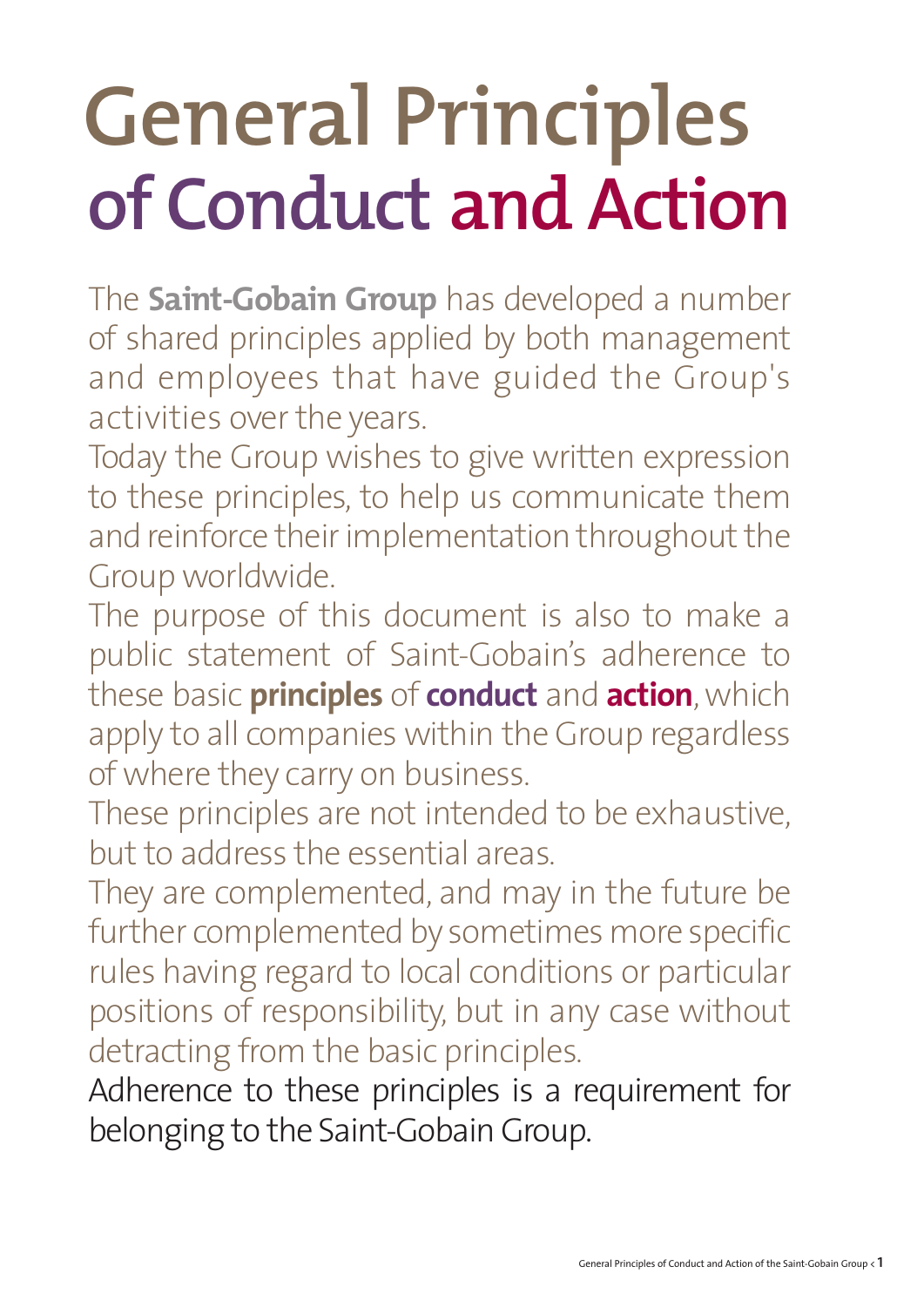

# Principles<br>of Conduct

The Saint-Gobain Group considers that the basic values shared by management and employees alike are: professional commitment, respect for others, integrity, loyalty, and solidarity. These principles of conduct apply to each of us.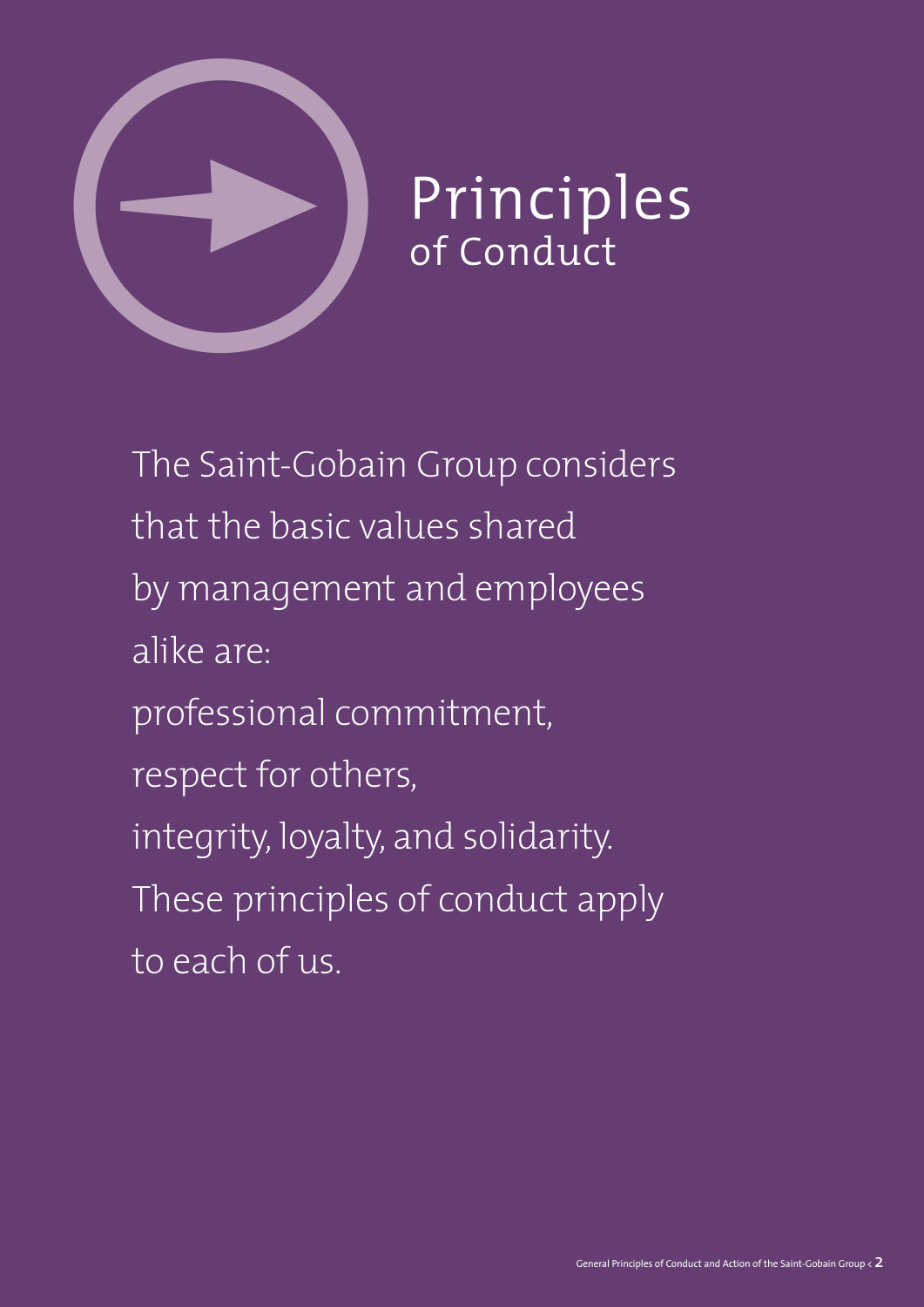## **Professional commitment**

means mobilising to the best of one's ability the knowledge and know-how of the individual and also calls for training to keep both up to date. It requires personal commitment and a willingness to take on the tasks assigned and to acquire knowledge necessary to do the job. It implies the effective contribution of each person in caring particularly for the environment and for worker health and safety.

## $\bigodot$

### **Respect for others**

is an absolute prerequisite for the professional and personal development of each person. It applies throughout the Group worldwide. It implies an acceptance of pluralism and other cultures and of people of all origins. It is expressed in a readiness to listen to others, to inform, to explain, and to engage in dialogue.



### **Integrity**

requires a rigorous adherence to probity in all professional activities. It means that no individual may compromise the interests of the Group entrusted to that individual in favour of his or her own private interests – whether in dealing within the Group or in dealing on behalf of the Group with third parties, whatever local practices might be. Detailed rules of conduct may be adopted for certain categories of Group personnel where the nature of their responsibilities so requires.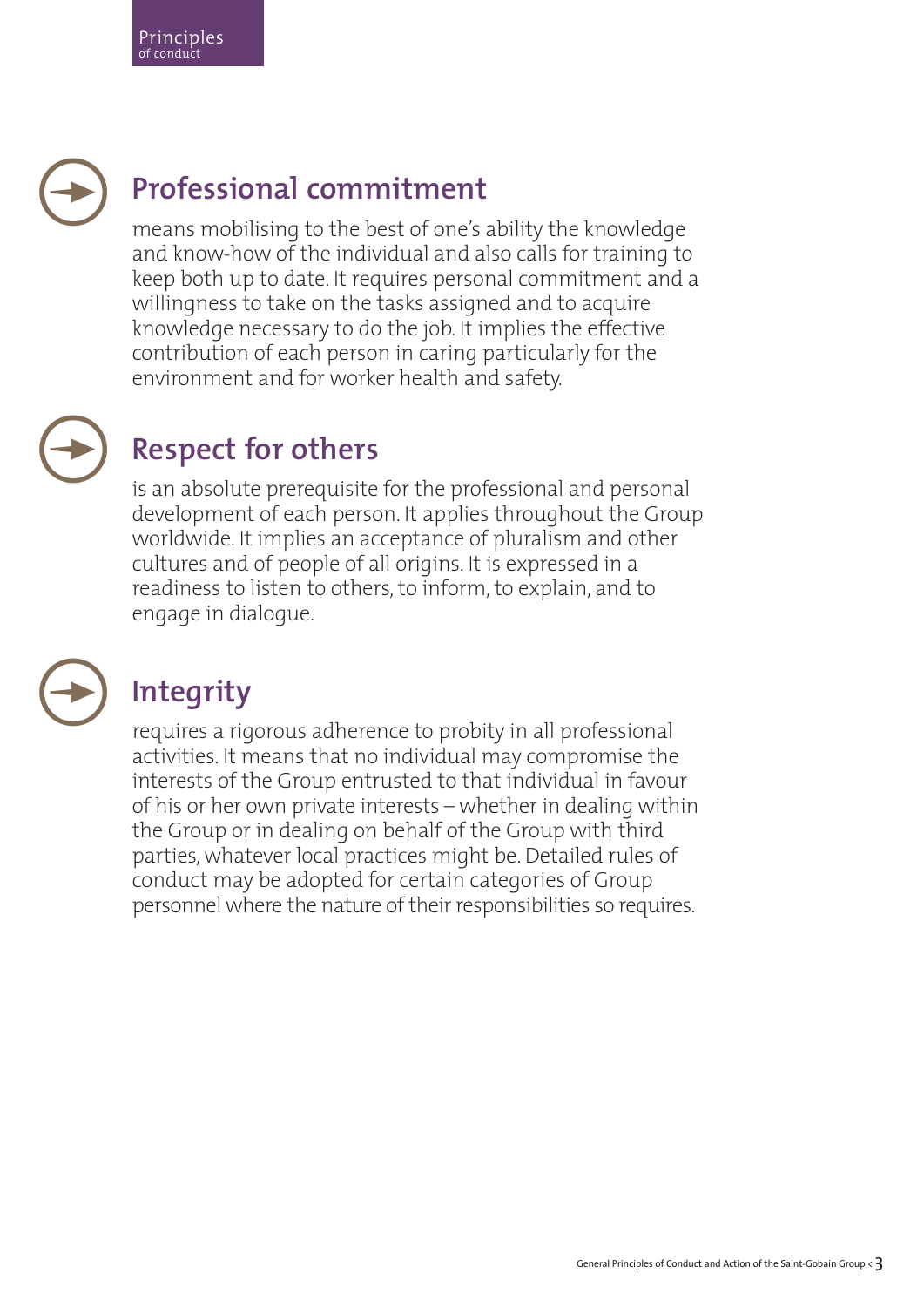

## **Loyalty**

requires honesty and fairness in dealing with superiors, colleagues, subordinates and third parties dealing with the Group. In particular, it is incompatible with the pursuit of self-interest where the latter conflicts with the goals of the individual company or the Group as a whole. It implies the adherence to the guidelines and internal rules of individual companies and of the Group.



## **Solidarity**

is based on a sense of individual responsibility at work, which prevails over self-centered thinking. It encourages team work and bringing out the best in each person, in order to achieve the objectives of the company and the Group. It means rejecting management or operational methods geared more to the self-satisfaction of given individuals rather than the interests of the individual company or the Group as a whole.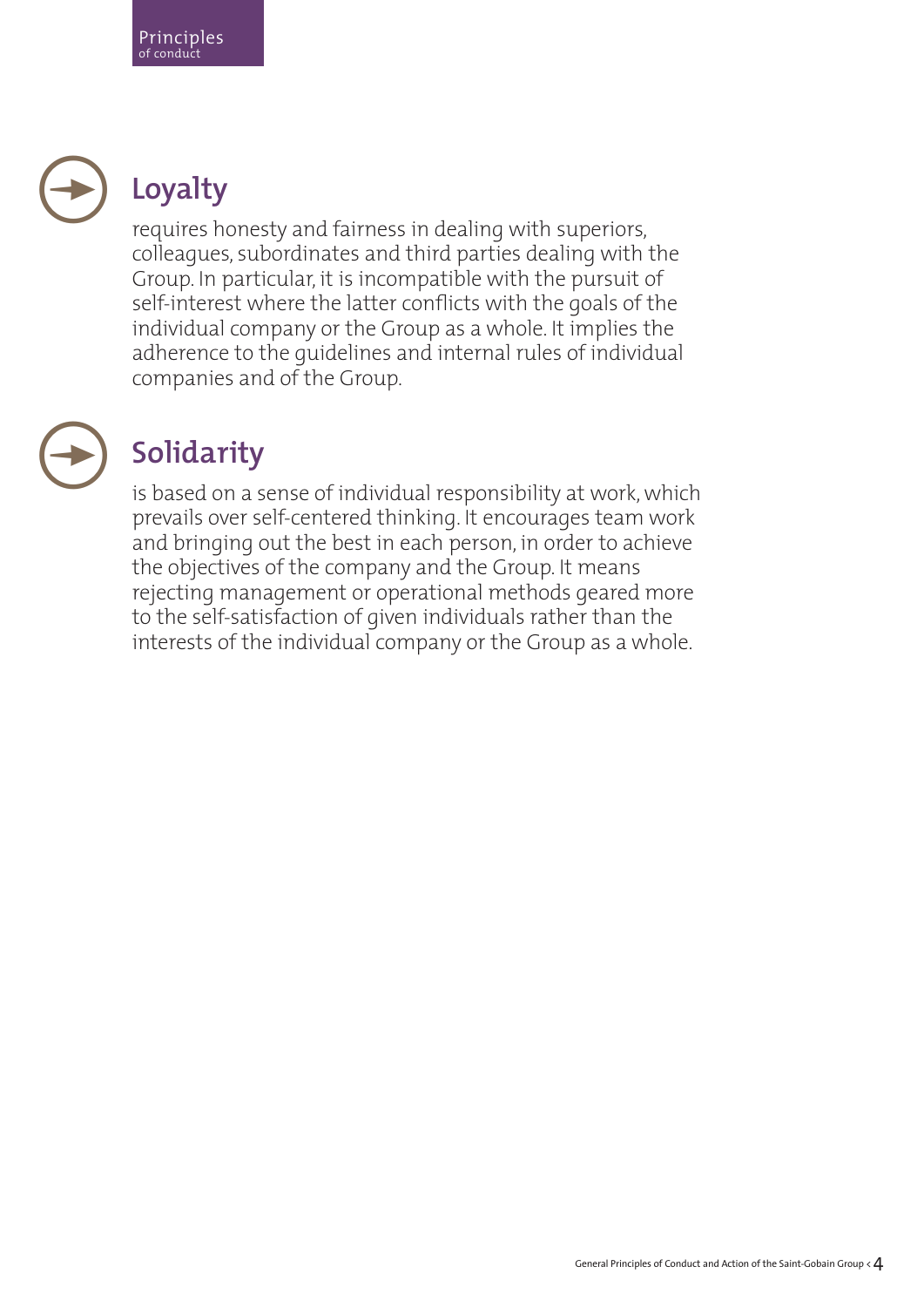

The Saint-Gobain Group wishes to set out the principles of action which govern the activities of all management teams and employees in the exercise of their professional responsibilities, regardless of the country involved. These principles of action<sup>(1)</sup> help us achieve responsible and sustainable growth, in accordance with the Group's long-term strategy.

(1)They are intended to embody the OECD Guidelines for Multinational Enterprises, adopted in June 2000.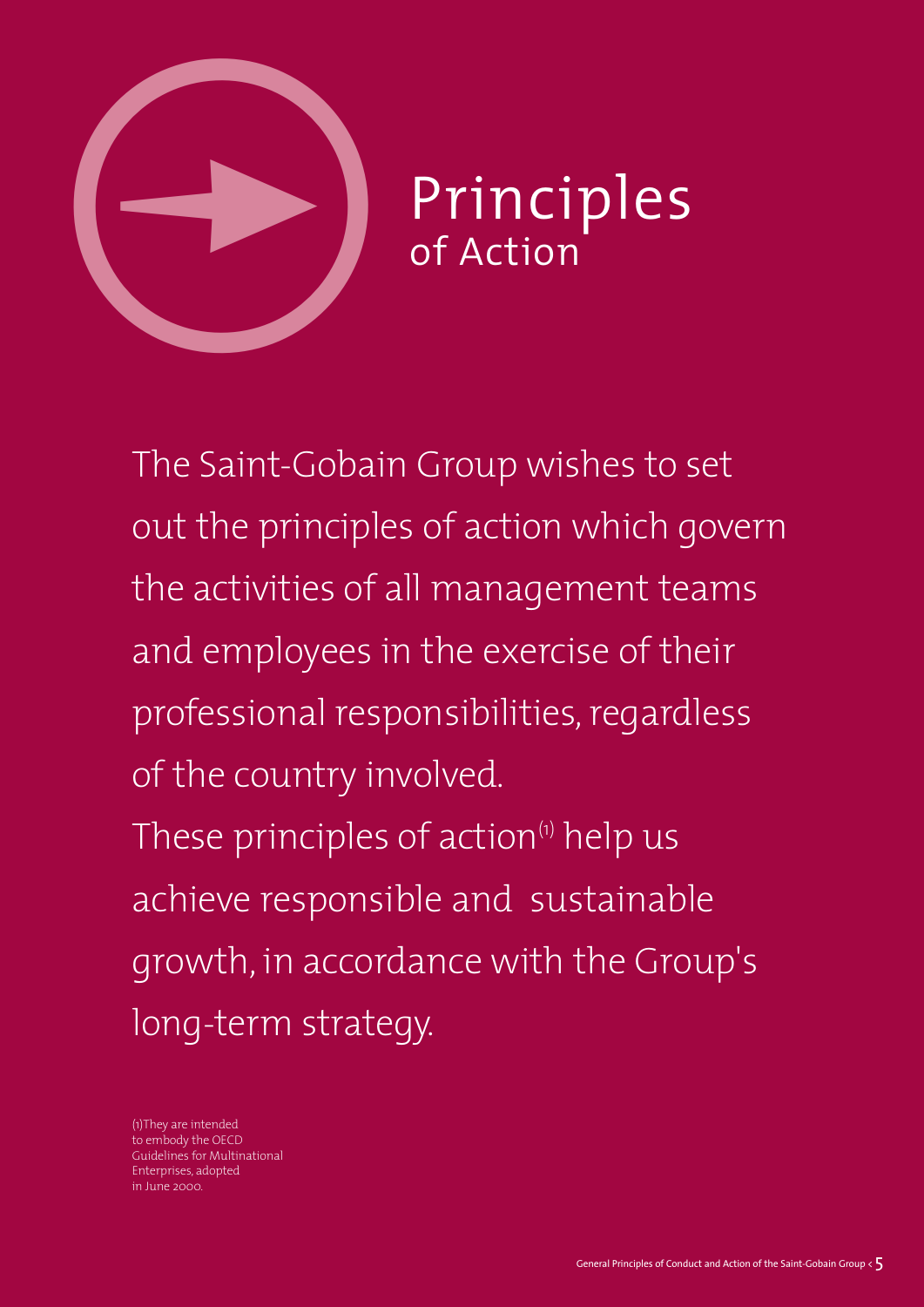## **Respect for the law**

All Group companies must apply in all areas all laws and regulations of the countries where they do business. Particular attention is drawn to the areas described below. All Group companies must prohibit all actions which might breach applicable norms of competition law. They must refrain from any form of financing political parties or activities, even if allowed under local law. They must also reject all forms of active or passive corruption whether in domestic or international transactions $(2)$ .

Furthermore, Group companies must not exploit loopholes or inadequacies in any such laws or regulations where this would mean non-compliance with the norms of the Saint-Gobain Group in the areas described below.

(2) Covered by the OECD Convention on Combating Bribery of Foreign Public Officials in International Business Transactions of 17th December 1997.



### **Caring for the environment**

Group companies are to actively promote the protection of the environment.

All company sites, wherever they are located, must be managed in a way that allows the setting of clear environmental targets and the regular monitoring of environmental performances and measuring the same against these targets. They must strive to raise the main relevant environmental performance standards of their own sites to the level of particularly effective performance standards found in the Group for comparable sites – even if that means going beyond the requirements of local legislation.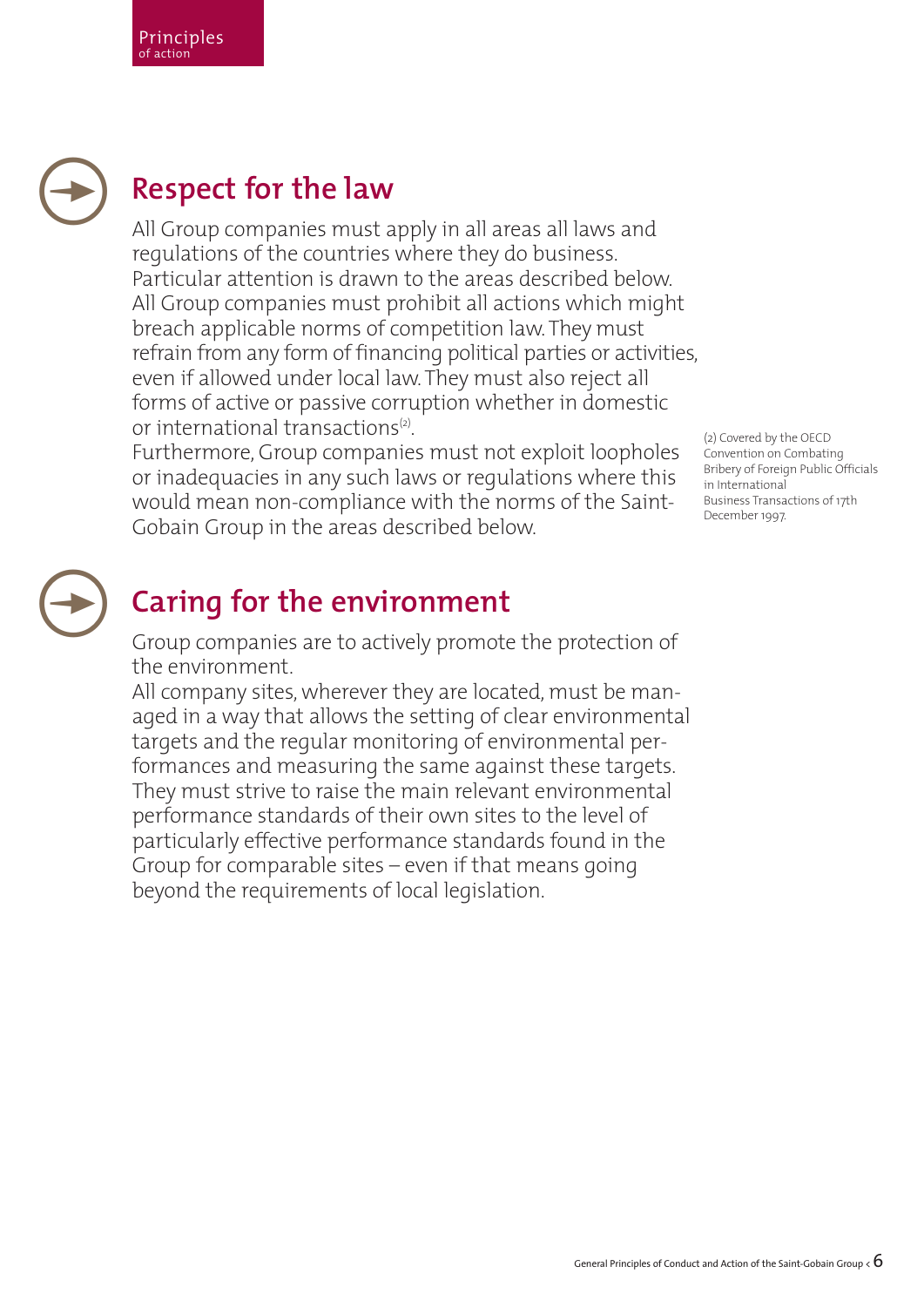## **Worker health and safety**

Group companies are to take particular care to adopt all measures necessary to ensure the best possible protection against health and safety risks in the workplace. They must adopt risk reduction policies and follow-up on the due application of the same, checking actual results against the applicable standards. Such policies apply both to their own employees and to employees of sub-contractors, when the latter are working on a Group site.

They must strive to raise the main relevant health and safety performance standards of their own sites to the levels of particularly effective performance standards found in the Group for comparable sites – even if that means going beyond the requirements of local legislation.

## $\bigodot$

## **Employee rights**

Group companies must scrupulously ensure that employees' rights are respected. They must promote an active dialogue with their employees.

In addition, and without limitation, they must respect the following rules, even if not provided for by applicable local law. They must refrain from any form of recourse to forced labour, compulsory labour, or child labour $(3)$  – whether directly or indirectly or through sub-contractors when the latter are working on a Group site; and they must refrain from any form of discrimination with respect to their employees, whether in the recruitment process, at hiring, or during or at the end of the employment relationship.

(3)As defined by the applicable Conventions of the International Labour Organisation.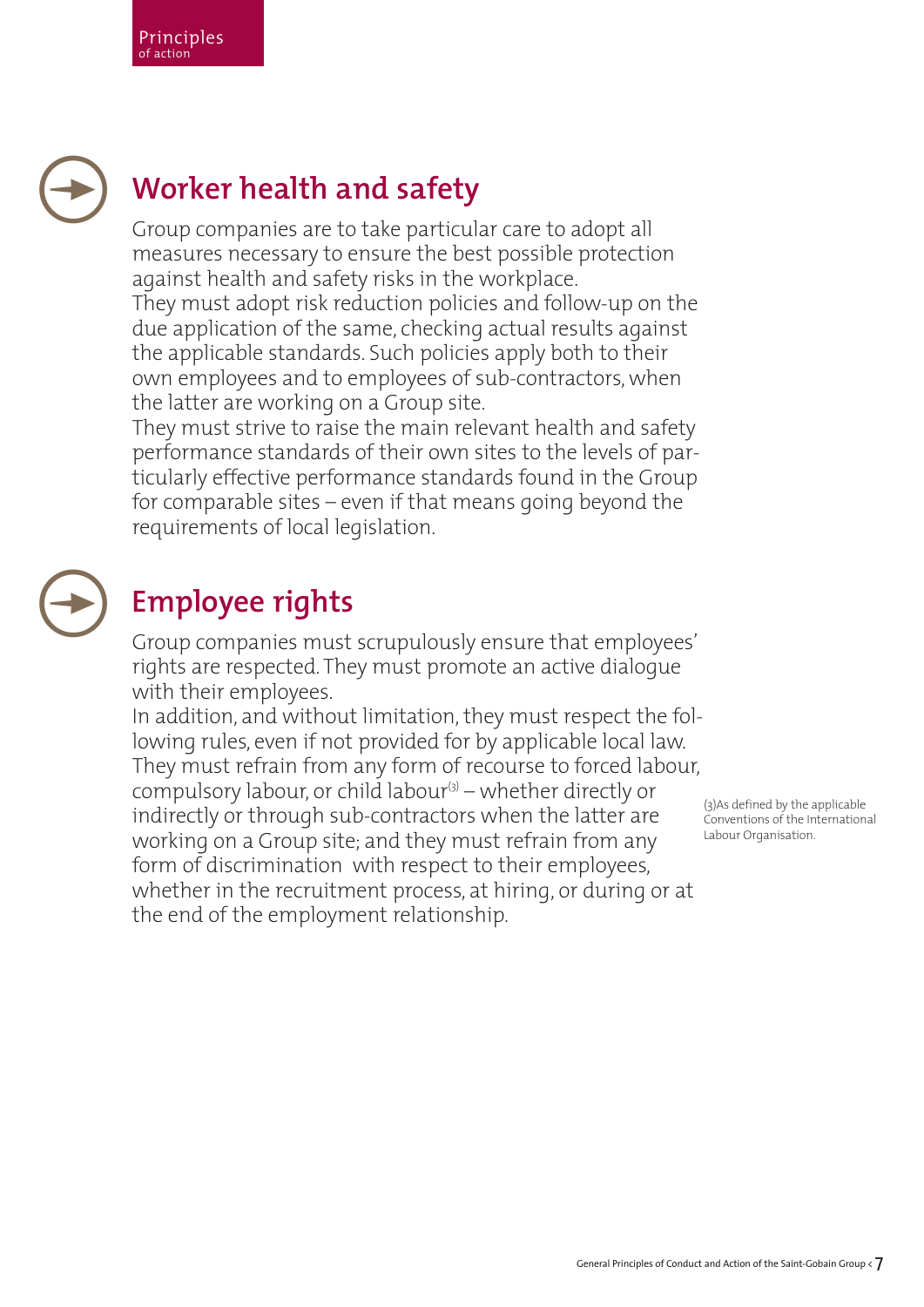People at every level in the Saint-Gobain Group are individually responsible for applying these principles of conduct and action.

Each management level – company, business unit, Delegation or Sector, carries its own responsibility for ensuring that these principles are applied.

The Sectors and Delegations must report regularly to the general management of the Group on how these principles are being applied.

The general management of the Group will implement awareness and training programmes in order to promote these principles across the Group. It will decide on appropriate methods to verify compliance.